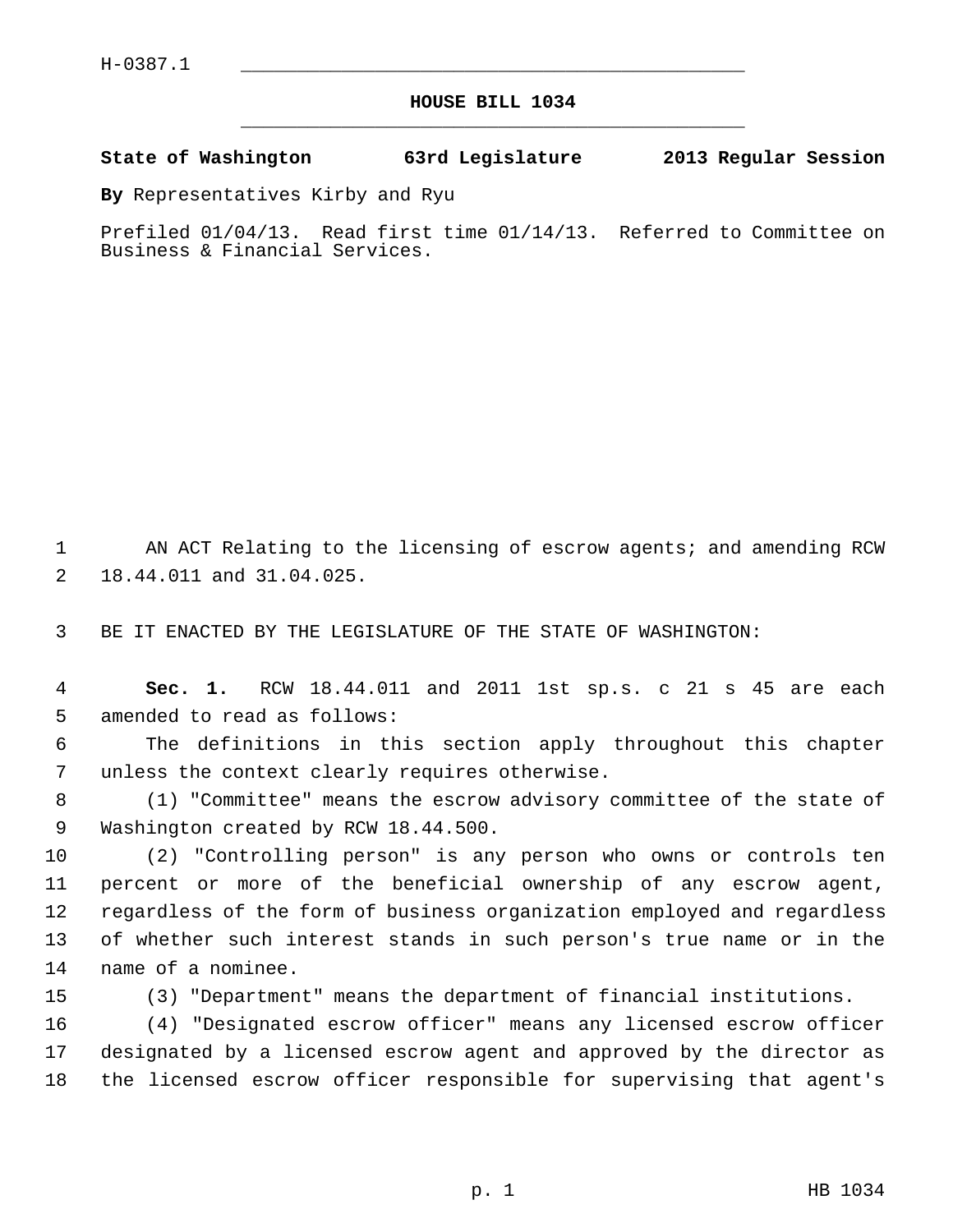1 handling of escrow transactions, management of the agent's trust 2 account, and supervision of all other licensed escrow officers employed 3 by the agent.

 4 (5) "Director" means the director of financial institutions, or his 5 or her duly authorized representative.

 6 (6) "Director of licensing" means the director of the department of 7 licensing, or his or her duly authorized representative.

 8 (7) "Escrow" means any transaction, except the acts of a qualified 9 intermediary in facilitating an exchange under section 1031 of the 10 internal revenue code, wherein any person or persons, for the purpose 11 of effecting and closing the sale, purchase, exchange, transfer, 12 encumbrance, or lease of real or personal property to another person or 13 persons, delivers any written instrument, money, evidence of title to 14 real or personal property, or other thing of value to a third person to 15 be held by such third person until the happening of a specified event 16 or the performance of a prescribed condition or conditions, when it is 17 then to be delivered by such third person, in compliance with 18 instructions under which he or she is to act, to a grantee, grantor, 19 promisee, promisor, obligee, obligor, lessee, lessor, bailee, bailor, 20 or any agent or employee thereof. "Escrow" includes the collection and 21 processing of payments and the performance of related services by a 22 third party on seller-financed loans secured by a lien on real or 23 personal property but excludes vessel transfers.

24 (8) "Escrow agent" means any person engaged in the business of 25 performing for compensation the duties of the third person referred to 26 in subsection (7) of this section.

27 (9) "Licensed escrow agent" means any sole proprietorship, firm, 28 association, partnership, or corporation holding a license as an escrow 29 agent under the provisions of this chapter.

30 (10) "Licensed escrow officer" means any natural person handling 31 escrow transactions and licensed as such by the director.

32 (11) "Person" means a natural person, firm, association, 33 partnership, corporation, limited liability company, or the plural 34 thereof, whether resident, nonresident, citizen, or not.

35 (12) "Split escrow" means a transaction in which two or more escrow 36 agents act to effect and close an escrow transaction.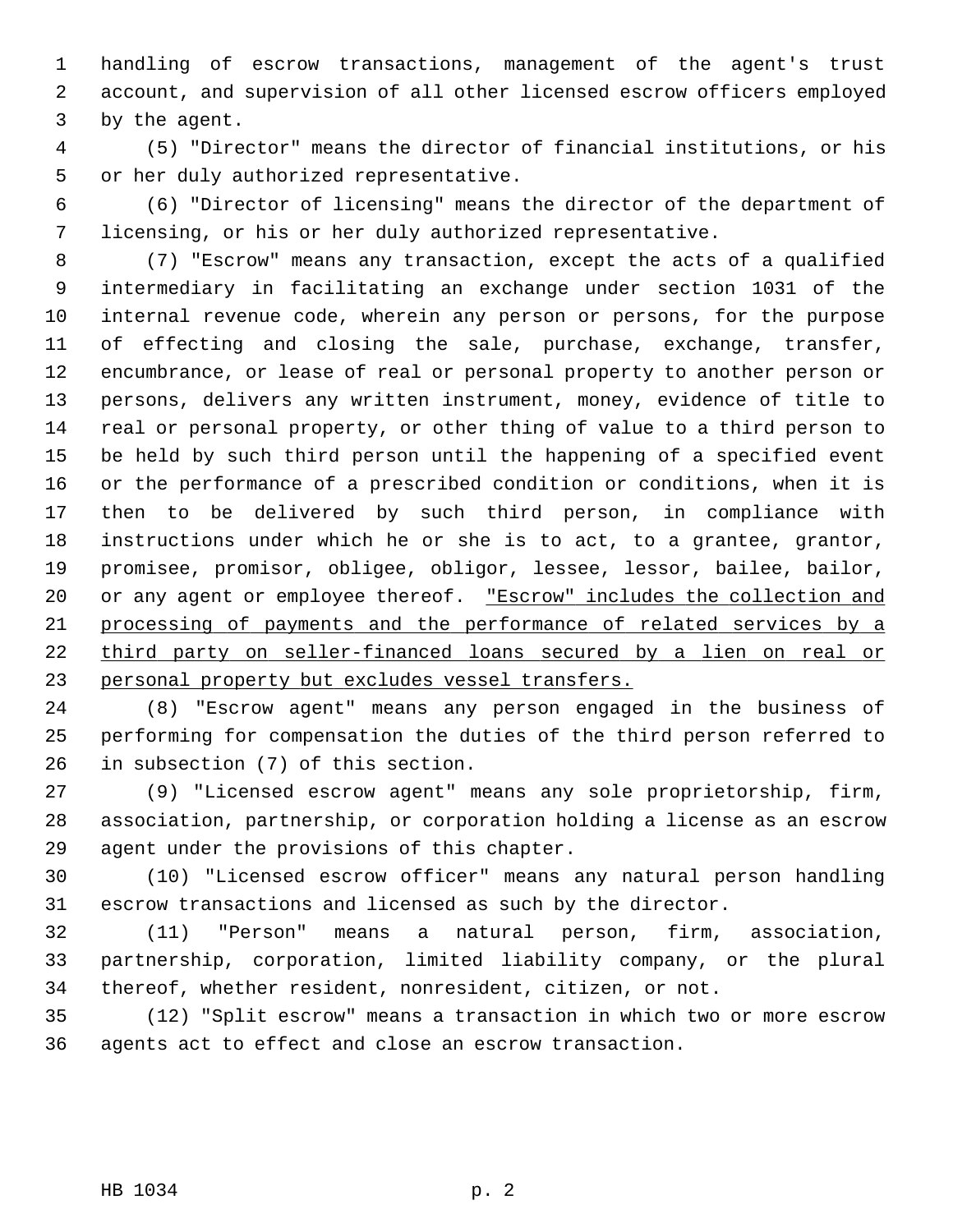1 **Sec. 2.** RCW 31.04.025 and 2012 c 17 s 1 are each amended to read 2 as follows:

 3 (1) Each loan made to a resident of this state by a licensee, or 4 persons subject to this chapter, is subject to the authority and 5 restrictions of this chapter, unless such loan is made under the 6 authority of chapter 63.14 RCW.

7 (2) This chapter does not apply to the following:

 8 (a) Any person doing business under, and as permitted by, any law 9 of this state or of the United States relating to banks, savings banks, 10 trust companies, savings and loan or building and loan associations, or 11 credit unions;

12 (b) Entities making loans under chapter 19.60 RCW (pawnbroking);

13 (c) Entities conducting transactions under chapter 63.14 RCW 14 (retail installment sales of goods and services), unless the goods 15 being sold in a retail installment sale consist of open loop prepaid 16 access (prepaid access as defined in 31 C.F.R. Part 1010.100(ww) and 17 not closed loop prepaid access as defined in 31 C.F.R. Part 18 1010.100(kkk));

19 (d) Entities making loans under chapter 31.45 RCW (check cashers 20 and sellers);

21 (e) Any person making a loan primarily for business, commercial, or 22 agricultural purposes unless the loan is secured by a lien on the 23 borrower's primary residence;

24 (f) Any person making loans made to government or government 25 agencies or instrumentalities or making loans to organizations as 26 defined in the federal truth in lending act;

27 (g) Entities making loans under chapter 43.185 RCW (housing trust 28 fund);

29 (h) Entities making loans under programs of the United States 30 department of agriculture, department of housing and urban development, 31 or other federal government program that provides funding or access to 32 funding for single-family housing developments or grants to low-income 33 individuals for the purchase or repair of single-family housing;

34 (i) Nonprofit housing organizations making loans, or loans made, 35 under housing programs that are funded in whole or in part by federal 36 or state programs if the primary purpose of the programs is to assist 37 low-income borrowers with purchasing or repairing housing or the